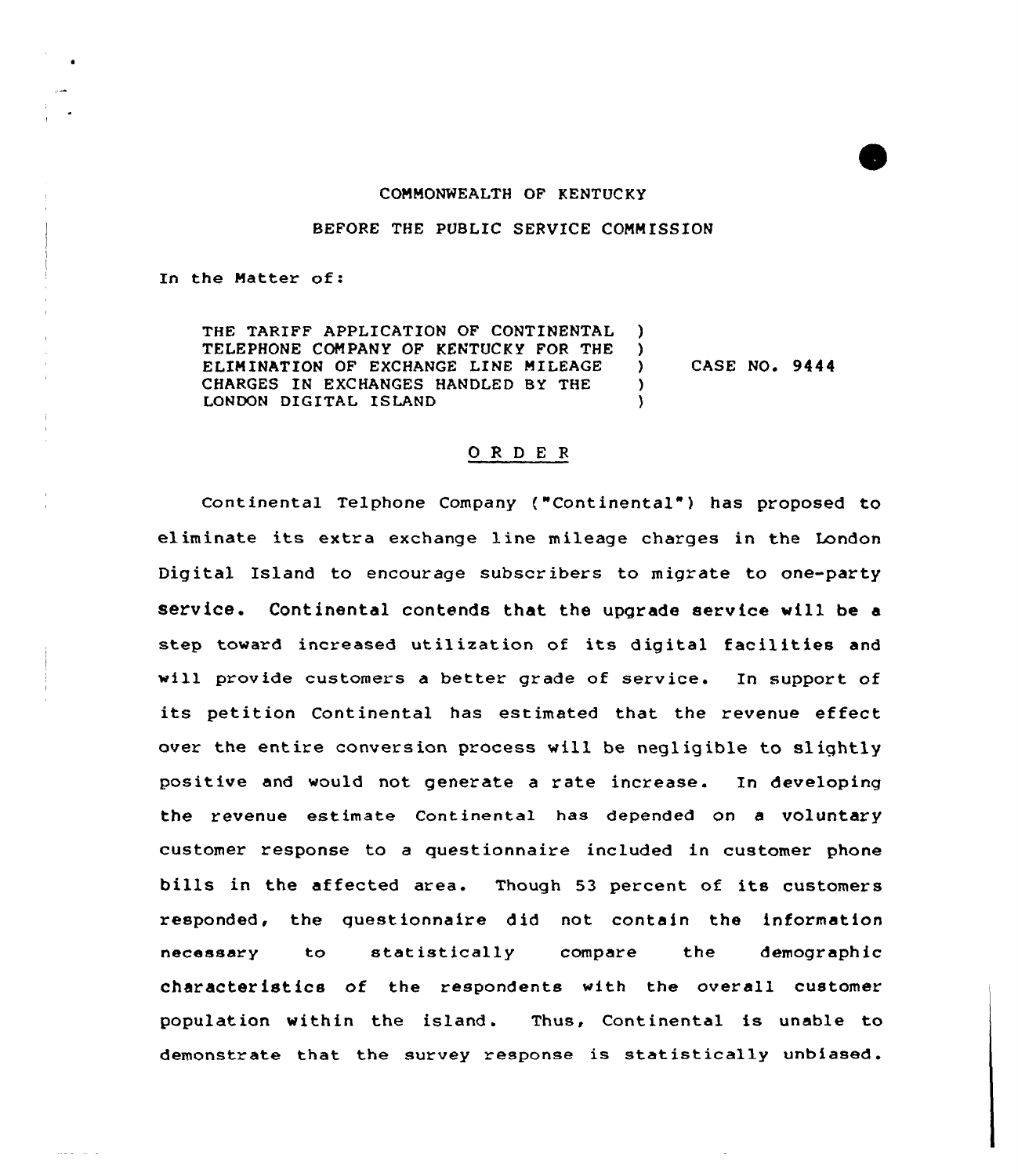Accordingly, statistical inferences cannot be made concerning the remaining 47 percent of the population. Furthermore, the questionnaire was restricted to telephone users which would be in the first phase of the program and did not survey customers that would be included in latter phases of the project.

The Commission is deeply concerned that adoption of Continental's proposed tariff changes could result in a revenue deficiency and ultimately a rate case. According to the calculations provided by Continental in this proceeding approximately 83 percent of its R-4 and B-4 telephone customers will have to migrate to  $R-I$  and  $B-I$  phone service in order to achieve neutral revenue effects. The high penetratio requirement and the lack of a statistically acceptable study estimating consumer demand prevents the Commission from concluding that the proposed tariff changes will be revenue neutral. Therefore the Commission will require Continental to conduct a new consumer survey including residential customers in all of the exchanges in the digital island as a part of the study sample. In addition the Commission will require a sample of sufficient size to provide customer penetration estimates with an accuracy of plus or minus 5 percent at the 95 percent confidence level. Other requirements of the study will be worked out in an informal conference between Continental and the Commission staff.

IT IS THEREFORE ORDERED that Continental shall prepare and file as described above <sup>a</sup> consumer survey to statistically estimate potential migration from R-4 and 8-4 services to R-l and